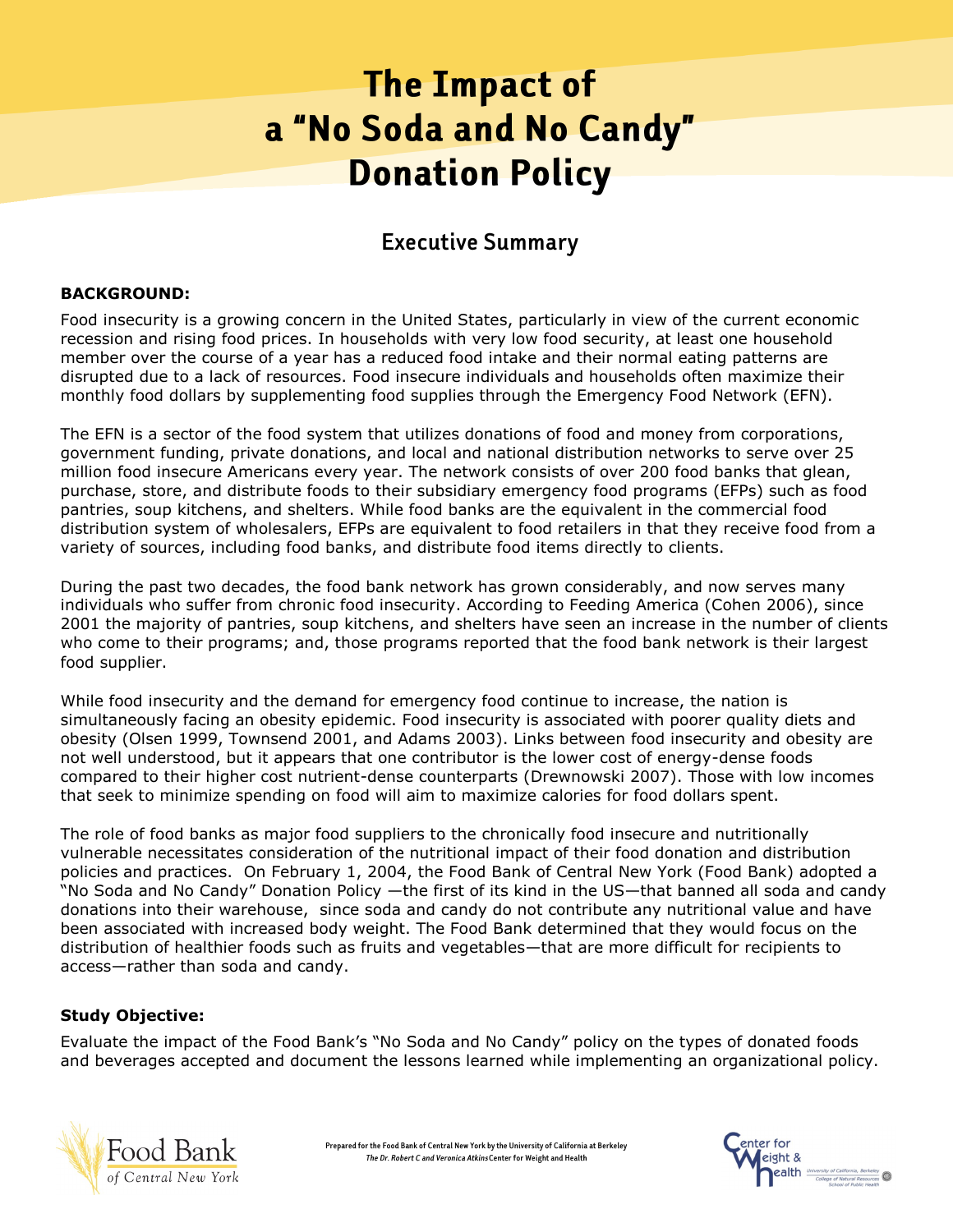# **Study Methods:**

### Study Design

This study employs a pre-post design that assesses the impact of the Food Bank's 'No Soda and No Candy Policy" on the donated product mix available through the Food Bank as measured during a oneyear period prior to (February 1, 2003 to January 31, 2004) and a two-year period after (February 1, 2004 to January 31, 2006) the policy introduction. Additional donation data was reviewed post preliminary findings from the midyear report for soda and candy for years 2006-07 and 07-08; no soda and candy were distributed. Key informant interviews were conducted with the food donor solicitor, director of food sourcing and nutrition, finance director, and executive director to capture qualitative data regarding the implementation of the policy.

 Data show that vegetables comprise a significant amount of donated product ranging from 18% to 24% of total pounds throughout all three years.

 There was a slight increase in the total vegetable donations in the year the policy was implemented but a substantial reduction was observed in year three. Whether these changes reflect usual year to year fluctuations or a change in



# **Results Figure 1: Trends in Selected Groups of Donated Food**

practices in soliciting foods, or other factors is not clear.

 A notable reduction in snack foods was observed from 12% to only 4% of total pounds of donated food from one year before to two years after policy implementation.

 Data show a trend towards increasing amounts of donated beverages from 8% to 13% of total pounds of donated foods from one year prior to two years post implementation.



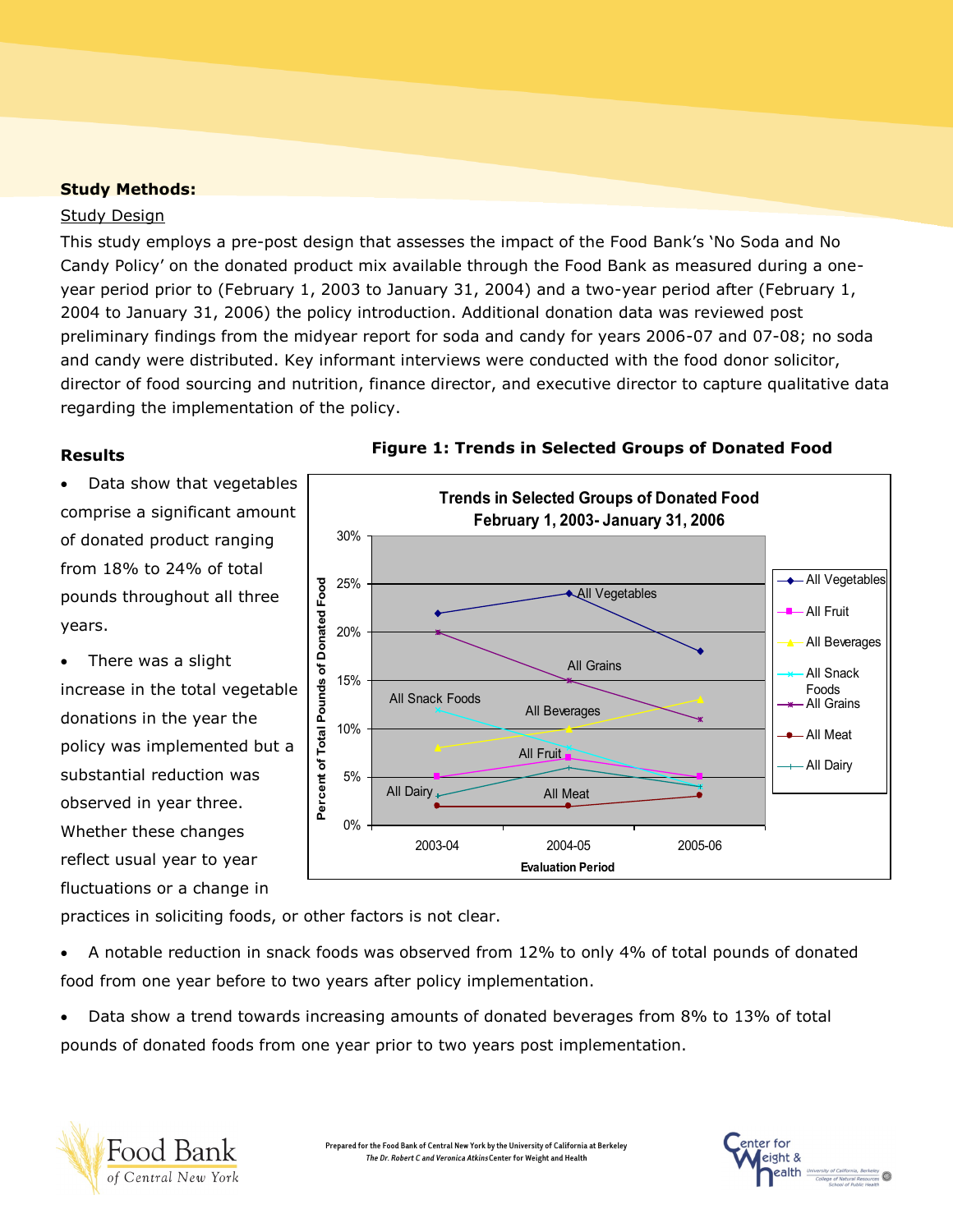

**Figure 2: Trends in Donations of Soda, Candy, and Sweets**

 Soda donations decreased to less than 1% of total pounds of donated foods (from 4%) between year 1 and year 3 of the study.

• Candy donations were relatively low as a percent of total weight donated, and although there was a decrease in the total pounds of candy donated from year 1 to year 3, the percent of total donations did not change (0.6%, 1.0% and 0.6%) between years 1 and 3.

 Although the "No Soda and No Candy" donation policy did not specifically target sweets, there was a decrease from 4% to 3% of total pounds of donated sweets (e.g. cookies, cakes, and donuts) from one year prior to two years post policy implementation.

# **Discussion:**

Analysis of the Food Bank donations showed a substantial decrease in the amount of soda and a decrease in the pounds of candy accepted at the Food Bank two years after the implementation of the "No Soda and No Candy" policy. There are many potential benefits of these changes. Perhaps most importantly, the calories saved by reducing the soda donations by 65,000 pounds could have averted considerable weight gain among food pantry guests (3,000 pounds divided by the number of unduplicated guests).

It is notable that there was an increase in soda and candy donations (in absolute amounts and in the percentage of total weight of donations) in the year immediately following the introduction of the policy. This may simply reflect a delay effect in the implementation of the "No Soda and No Candy" policy, or possibly the year-to-year fluctuations. And yet, changes of this magnitude were not observed in other food groups. It may also be considered that the year 2 increases may reflect a delayed adjustment to the new policy on the part of some food bank staff. In fact, this is the likely explanation as suggested by the Food Bank staff interviews who indicated that it took some time to persuade the staff that the policy was in the organization's and the guests' best interests.

Inventory data provide powerful information about the implementation of food policy changes in organizations such as food banks. Policies that change fundamental and complex aspects of food procurement and operations are not easily introduced or fully implemented overnight. Often, many years are required to reach policy goals. In the case of Food Bank, elimination of both soda and candy donations took place three years post policy implementation.